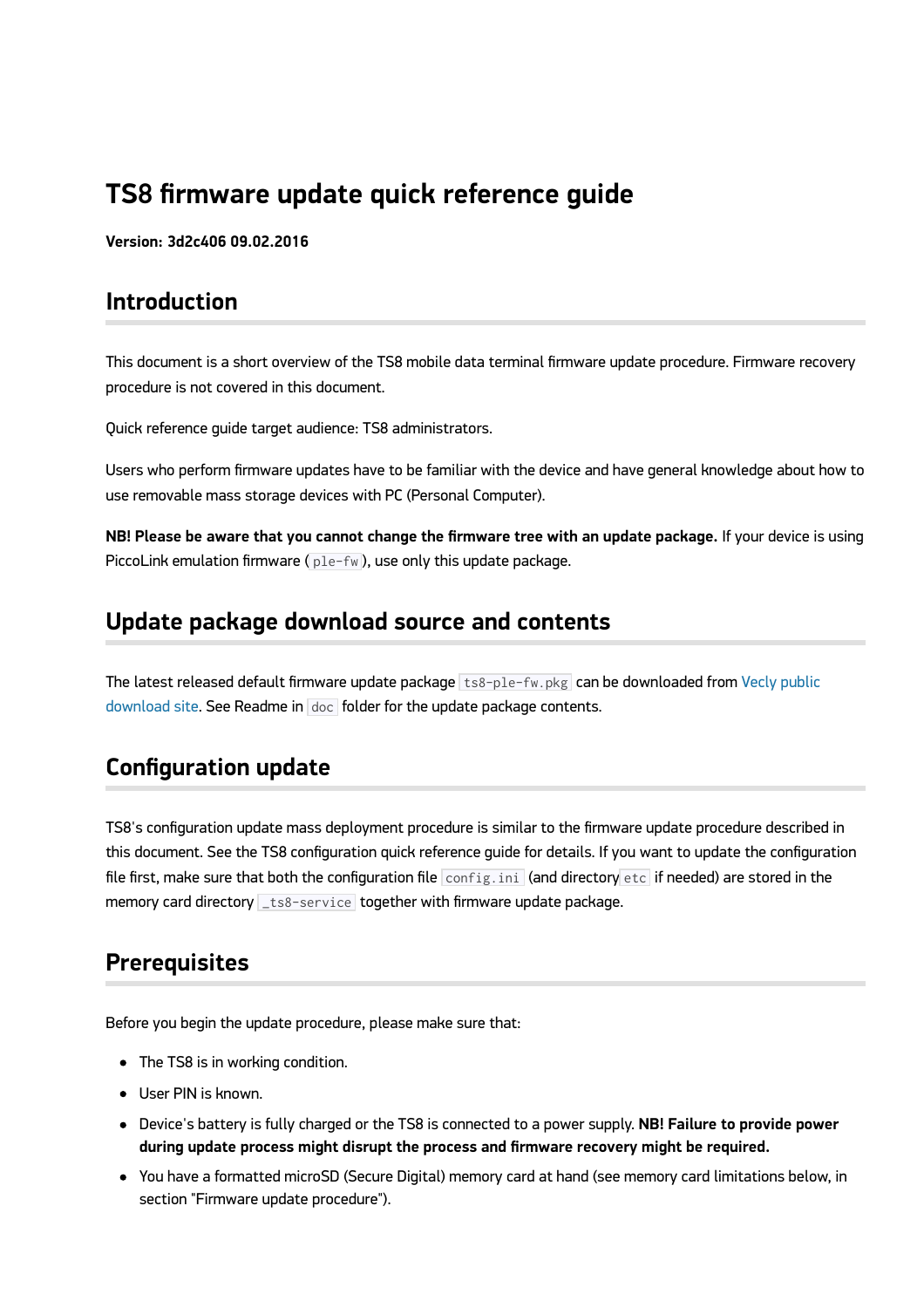You have a USB mini-B cable ready, if you plan to save the update package directly to the memory card inserted in the TS8.

# **Firmware update procedure**

### **TS8 update procedure concept**

Firmware is updated via update package stored on a microSD card. You can either prepare this card manually or connect the TS8 to a host PC and use the device's mass storage mode.

**NB! Note that push-push mechanism is used to insert and remove a microSD card.** Please refer to the TS8 User Manual for instructions.

#### **Memory card limitations**

There are known hardware limitations when using SDHC and SDXC cards, specially for cards higher than class 4. Please test compatibility or contact Vecly to purchase a compatible microSD card.

### **Memory card preparation**

Please make sure that your memory card's "MBR (Master Boot Record) partitioning map" contains **only one partition** with File Allocation Table FAT16 or FAT32.

To copy files directly to a memory card:

- Insert a microSD card to your PC's card reader.
- Create a folder \_ts8-service to the memory card root.
- Copy the file  $ts8-ple-fw.pkg$  to this folder (delete or overwrite old file if needed).
- Eject (unmount) the card.

When using TS8 to copy files to a memory card:

- Power down TS8 by selecting Power off from the menu.
- Insert a formatted memory card to the TS8's card slot.
- Connect the TS8 to the host PC via mini-USB cable.

Wait until the TS8 boots up to the mass storage mode. You should see the following message:

```
Enter PIN:
to access configuration
```
At this point, the memory card should be visible on the host PC. If not, see hardware limitations and formatting requirements.

- Proceed with the steps 2 and 3 described in section "To copy files directly to a memory card" (see above).
- Eject (unmount) the card from the host PC operating system.
- Disconnect the mini-USB cable.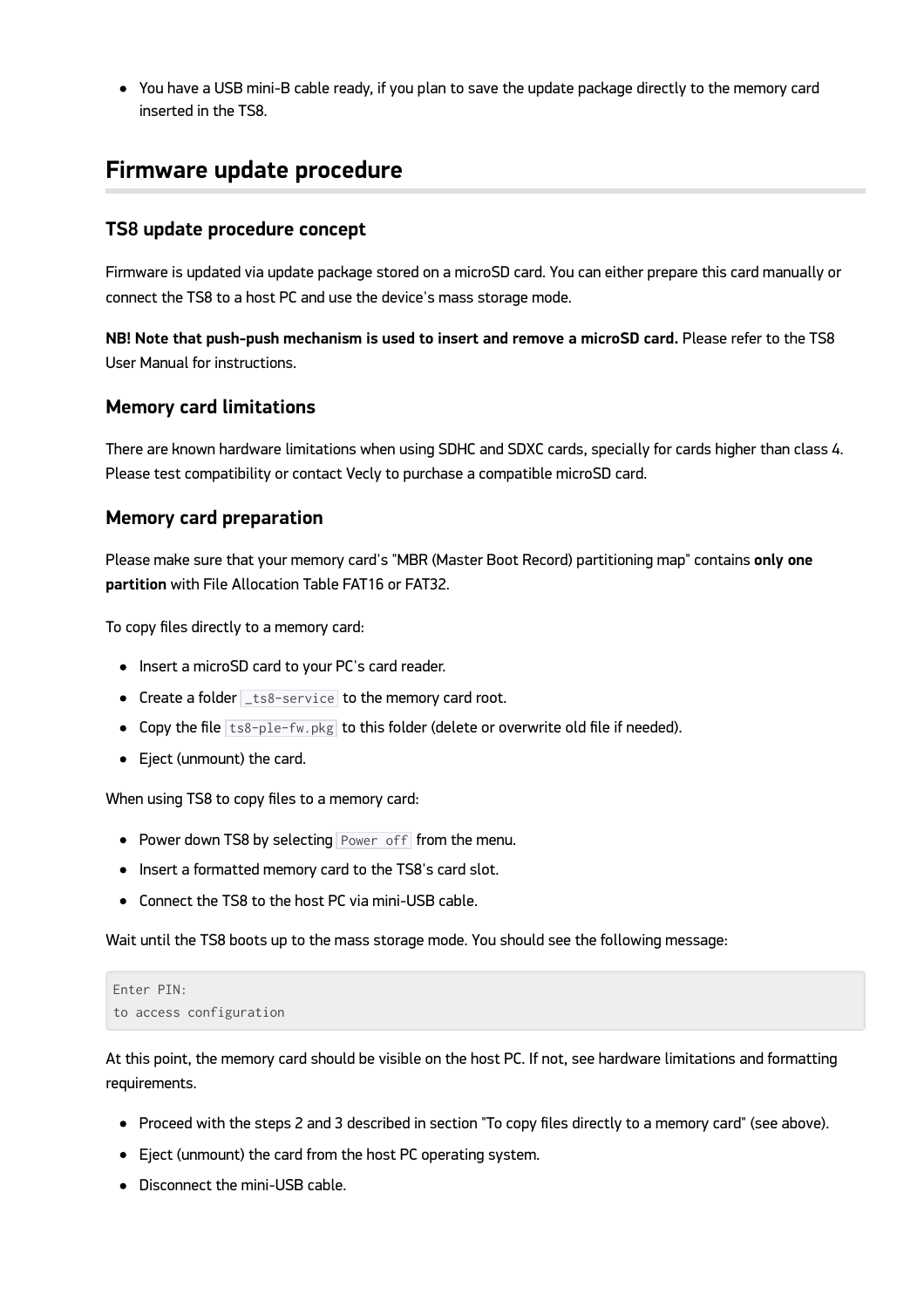Device reboots with the following message:

```
Service files on SD card
Rebooting
```
### **Update procedure**

- Insert your memory card to the TS8 (if not inserted earlier).
- Start the device by pressing and holding SCAN/POWER ON key until the power LED lights up.

If the configuration file  $\overline{\text{config.ini}}$  is stored on the memory card, the TS8 will update configuration before firmware. The following message indicates that the configuration file is on the memory card:



#### **NB! The following step applies only to the configuration update:**

- Press OK to start configuration update after correct PIN is entered.
- $\bullet$  **DEL** to delete the configuration file from the memory card.
- Press any other key to continue with firmware update.

If the firmware update package was successfully copied to memory card, the TS8 displays the following message on start-up:

```
Found firmware update
in memory card
Press OK to enter PIN
and update firmware
Press DEL to delete update
Press any other key to
shut down the device
```
- **Make sure that the battery is fully charged or the device connected to a power supply.**
- $\bullet$  Press  $\overline{OK}$  to initiate the update process after correct PIN is entered.